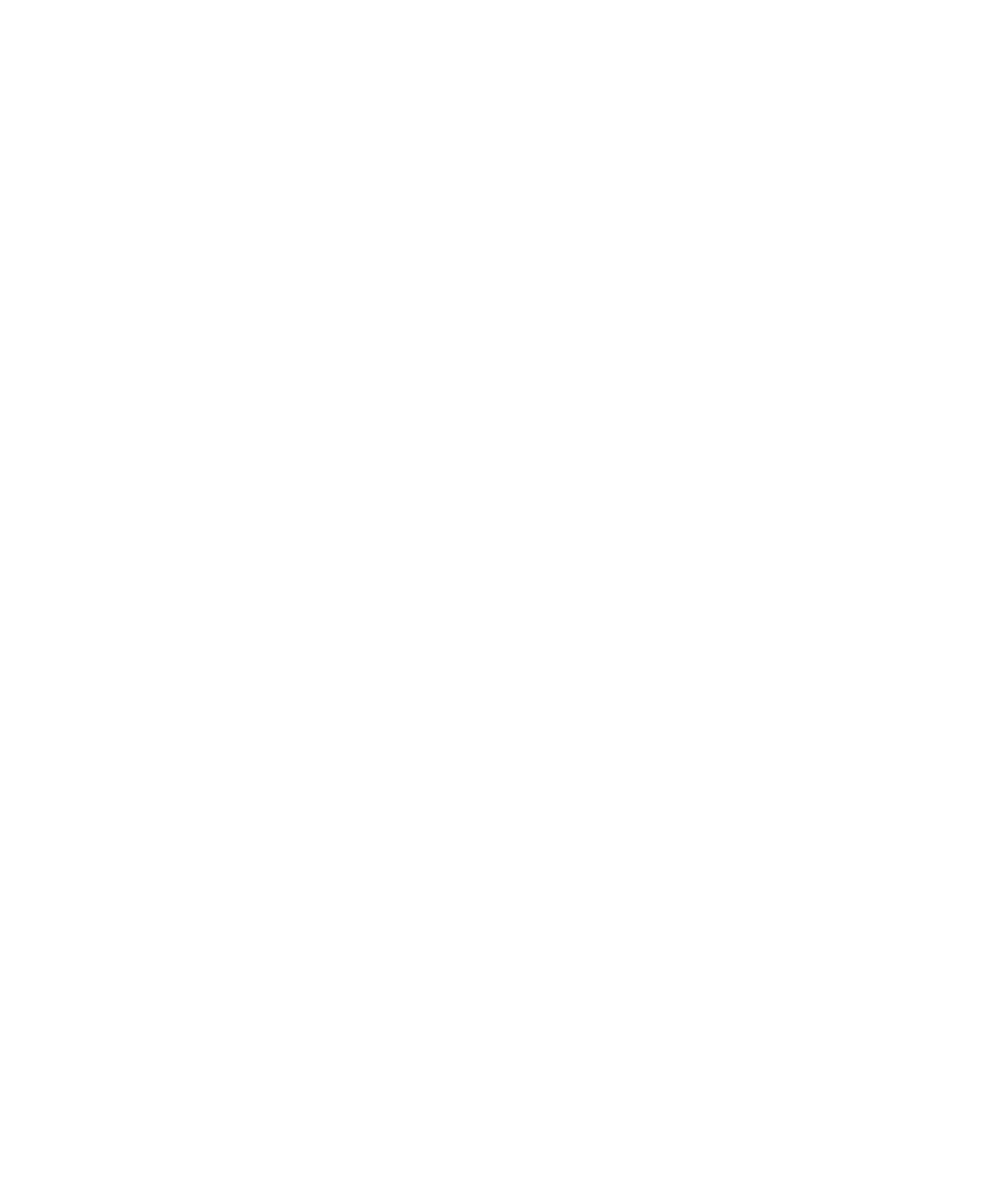

**Have you ever considered what happens to an orphan once they reach the age of 18?**

**We have seen and responded to orphans as children calling out for our support. However, we have been blind to their problems as they reach maturity.**

**As vulnerable young adults, they are often flung into society without guidance or support. They remain faceless and voiceless, unseen and unheard.**

**The photographs in the pages that follow show no faces, only silhouettes, as we ask you to reflect on this hidden, unacknowledged problem.**

**We invite you to contribute and collaborate with our novel approach to empowering orphans as they reach adulthood.**

**It's not just about giving them a chance at life. It's about giving them a choice in their future.**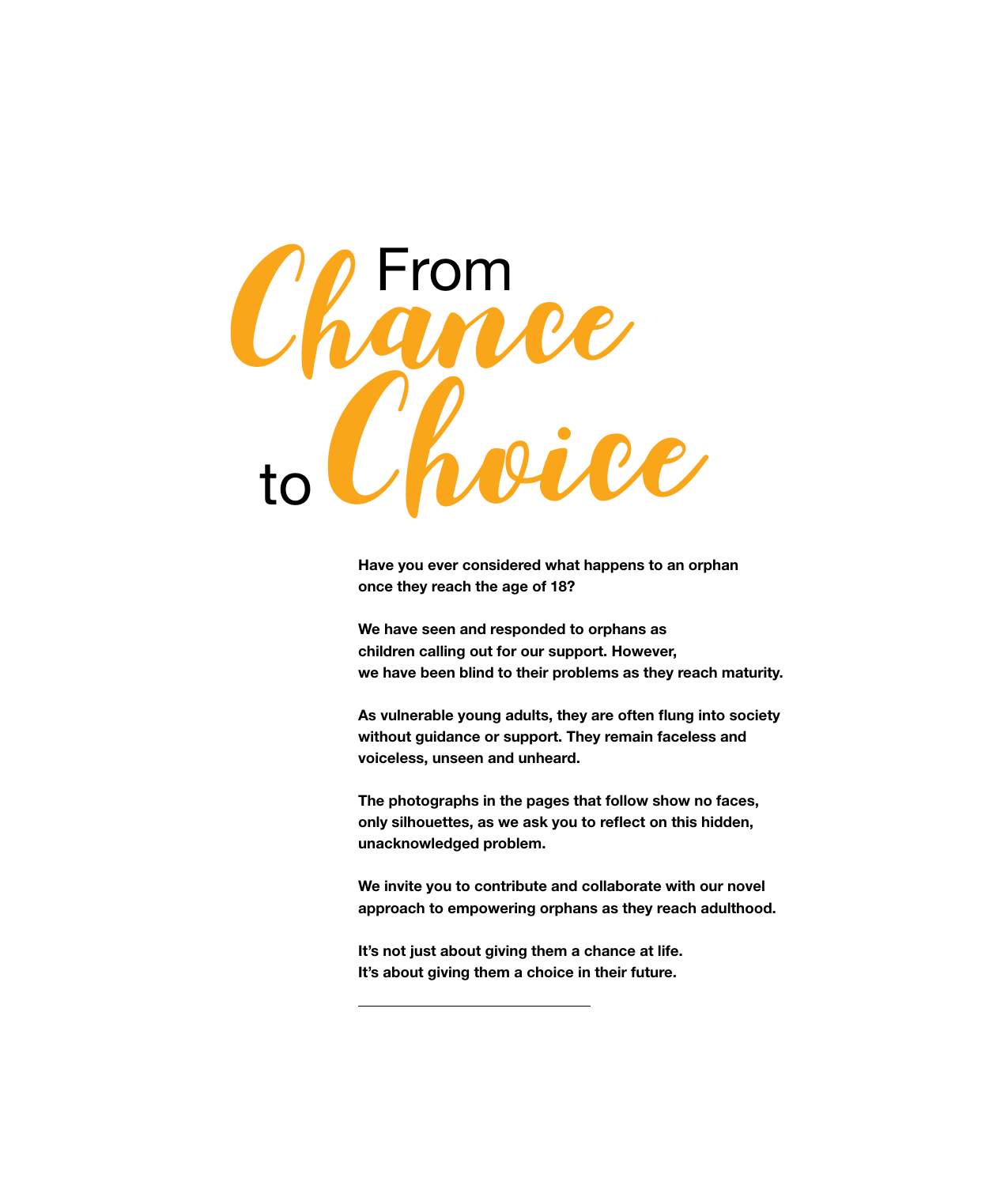

### **A Second ABANDONMENT**

Orphans face two abandonments; first in childhood, and then at the brink of maturity.





### **A Broader Responsibility**

Would you stop caring for your children once they turn 18? Orphans deserve the same consideration and concern.

▶09



### **A Novel Approach**

young adulthood.

 $\triangle$  05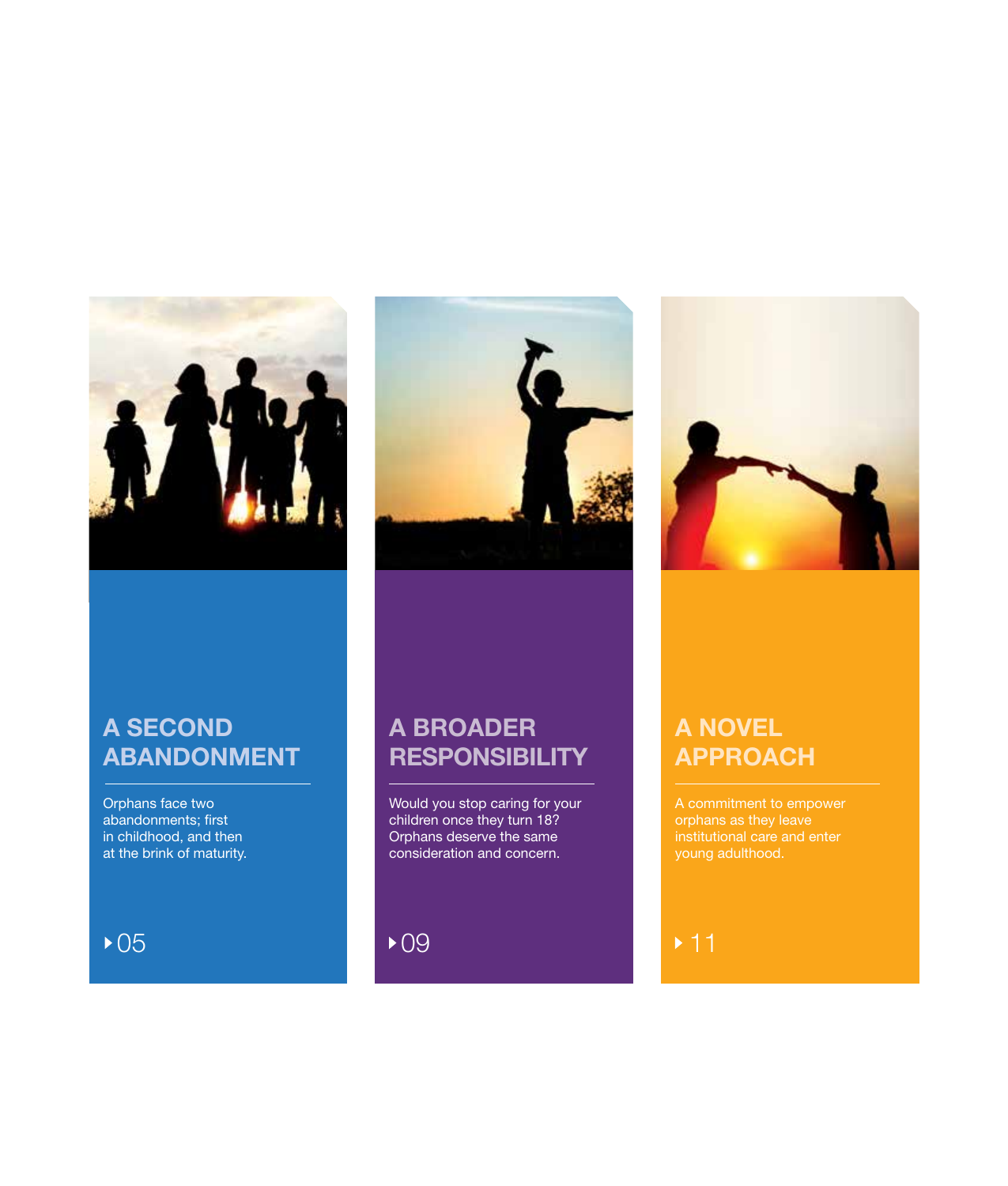

### **A Meeting of Minds**

People with a track record of passionate social service working within a strong governance framework.

### $+13$



### **Our Pledge**

The values that give this cause force and direction.



### **Our Invitation**

We invite your concern, collaboration, and contributions.

 $\blacktriangleright$  19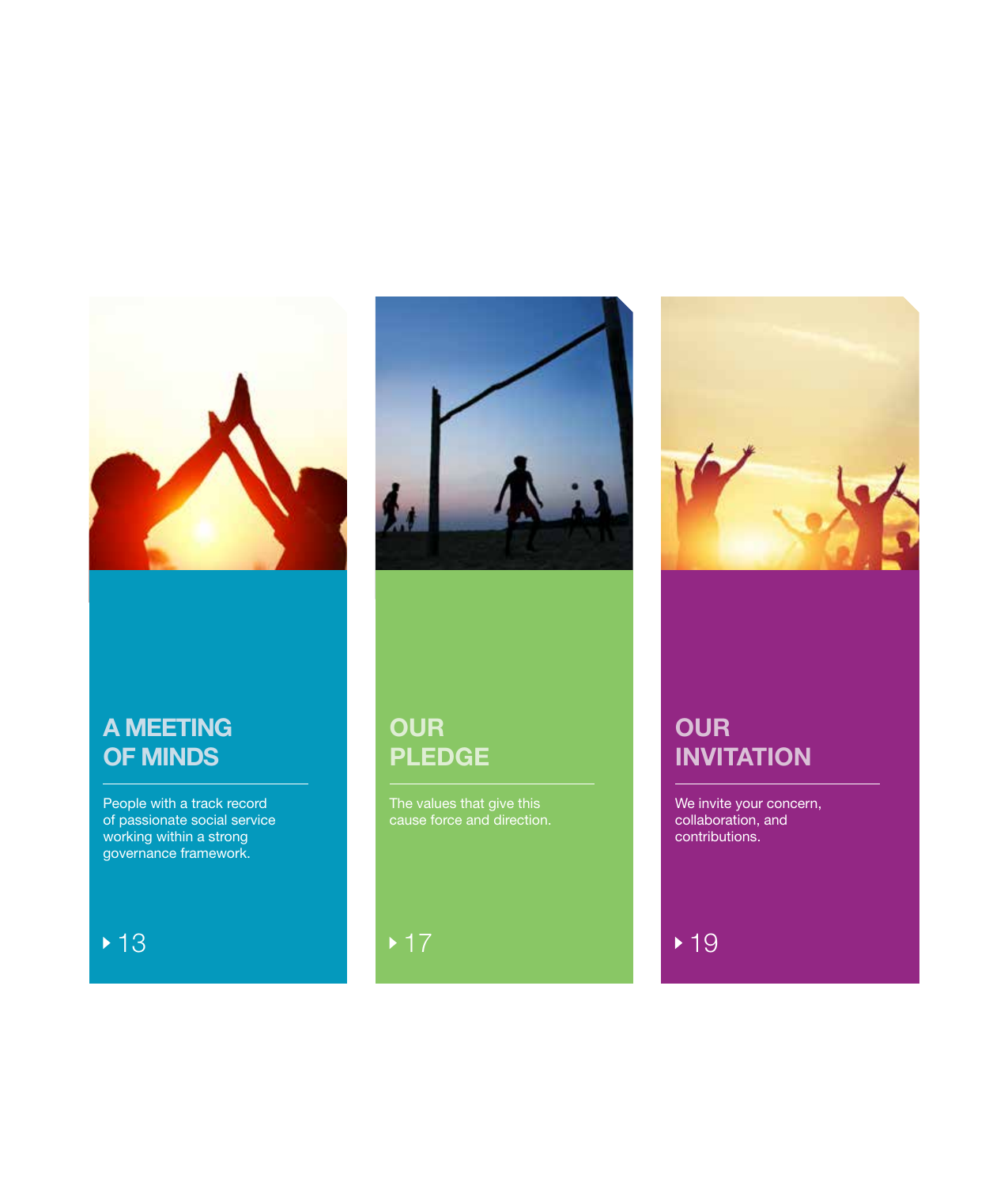**Orphans face two abandonments; first in childhood, and then at the brink of maturity.**

> A Second *Abandonment*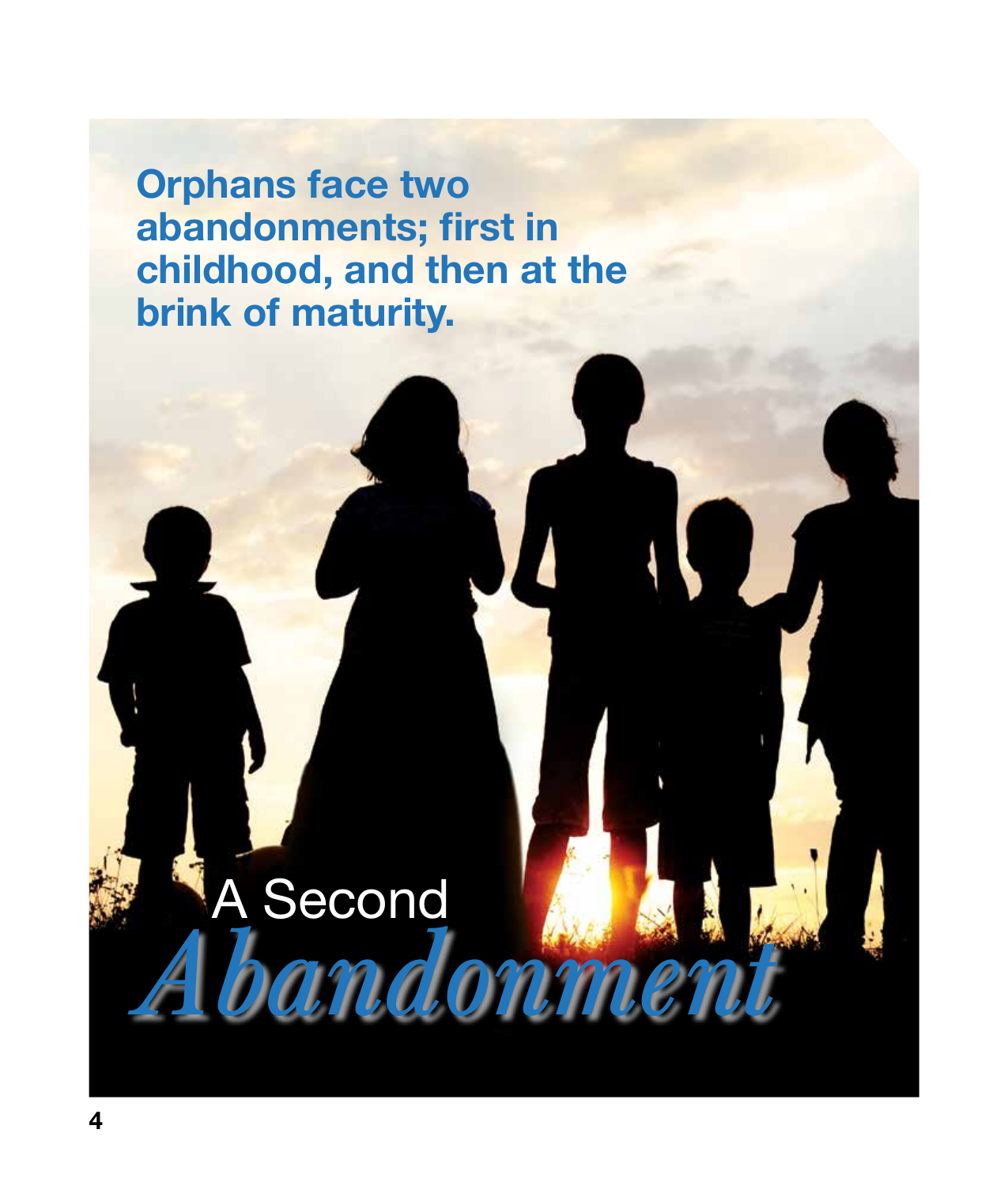## **A Second Abandonment**

Imagine that you're 17, just shy of 18. You're classified as an orphan. You've spent the majority of your young life living in Child Care Institutions (CCIs) across Sri Lanka – if you are lucky, you've been in one home, but otherwise moving through several. Both your parents might be dead, or even if one is alive, you have limited or no contact with them. Or maybe you have no idea at all about your roots, about where you come from.

You've tried to persist with your education, but because of the scarcity of resources in institutional care, it has been frequently interrupted. The home – at times, overcrowded, understaffed, and neglected – does not provide a comfortable life, but it is the only protection you've known, and you've survived.

But now that you are turning 18, you can no longer live at the CCI. You pack your bag – which can hold everything you own – and step out into the world alone. You have no one to turn to, no one to mentor you, to give counsel, lend a helping hand, or offer a shoulder to cry on when things get difficult.

## **"You pack your bag – which can hold everything you own – and step out into the world alone."**

You've never had a job and you don't know how to write a cover letter, fill out an application, or respond at a job interview. You don't have regular accommodation – you're not sure where you'll be from one night to the next; if you're lucky, maybe you'll find a job that will give you a place to sleep. You don't know how to manage expenses, or how to budget. You don't even have a bank account; but if you did, you would hardly have any money to deposit in it.

But you've been told that you're an adult now, and responsible for making your way on your own.

What would you do?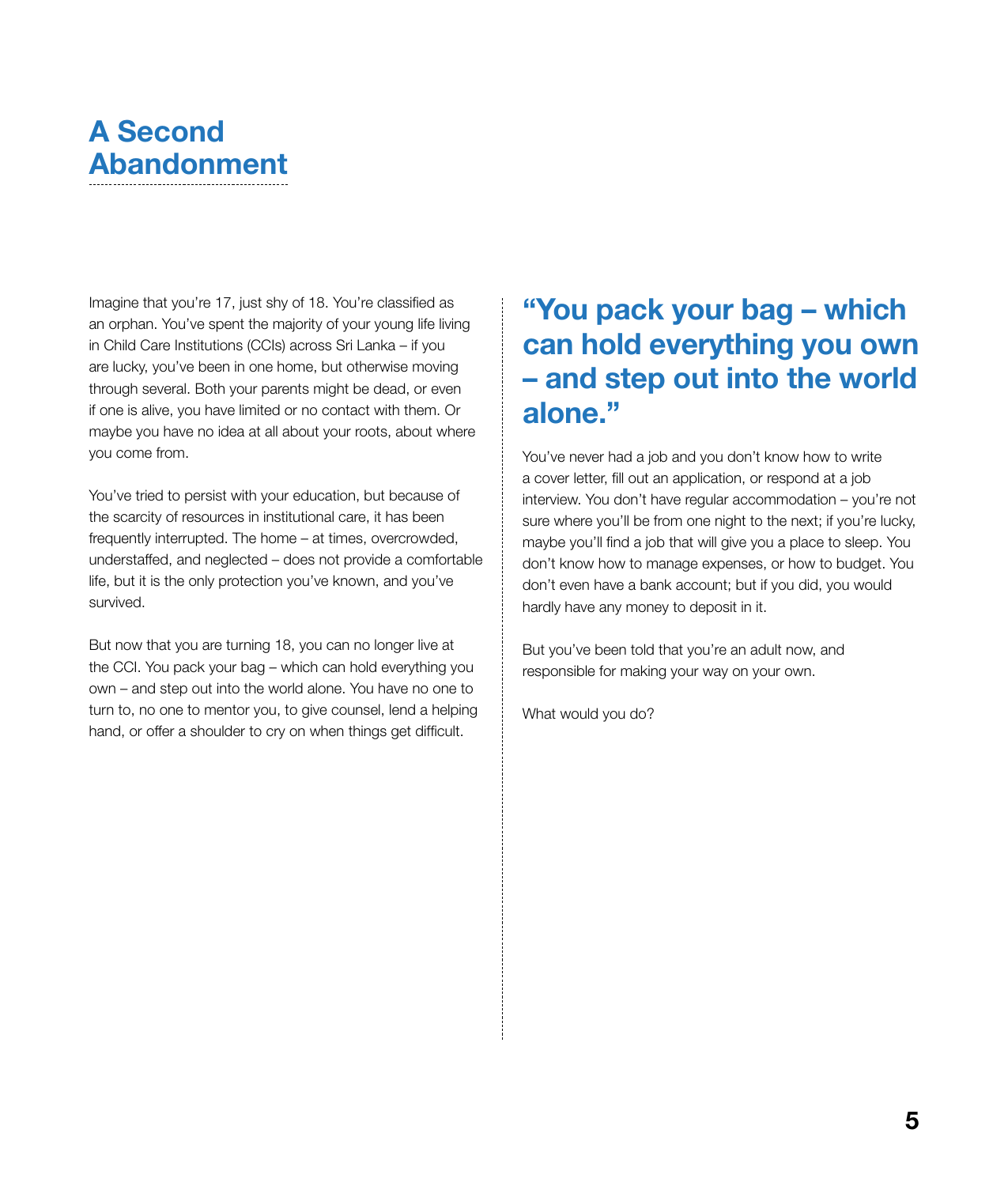## **A Second Abandonment** *Contd.*

This is precisely the situation in which many orphans find themselves as they transition out, or 'age-out', of CCIs.

According to the latest study conducted by the Department of Probation and Child Care Services (DPCCS), there are 14,197 children in 414 CCIs across Sri Lanka. There is increasing awareness of the many issues confronting these children and programmes and mechanisms are being put in place to address them. However, the fate of orphans once they turn 18 and are compelled to leave their care institutions is seldom considered.

**"Orphans leaving institutional care face significant challenges finding stable housing, securing gainful employment and enrolling in and following through with higher education."**

Recent research has only just begun to paint a picture of the immense, sometimes insurmountable, obstacles encountered by these orphans. Given that few CCIs can provide networking opportunities, or extensive life-skills training to facilitate orphans' transition to independence, they are flung into society, illprepared for the trials of modern adult life.

Care-leaving orphans report significant difficulties finding stable housing, securing gainful employment, and enrolling in and following through with higher education. Young women (who comprise over 60% of Sri Lanka's orphan population) and youth with disabilities (33% of all orphans in Sri Lanka have been diagnosed with special needs) are disproportionately vulnerable to marginalisation, discrimination, and even exploitation or abuse.

Care-leavers frequently face challenges that most 18-year-olds would not even have to think about: for example, a missing or incomplete birth certificate. As a care-leaver sets out on their own, the lack of a valid birth certificate may make it difficult, sometimes impossible, to obtain official documents like a National Identity Card or Passport or to open a bank account. The cumulative effects of the deficiencies in this single piece of paper can hinder or deprive these young adults of an opportunity to find stability and become economically self-sufficient.

But their difficulties and deprivations cannot be measured by tangible things alone. A common theme expressed by careleavers is a feeling of abandonment and isolation.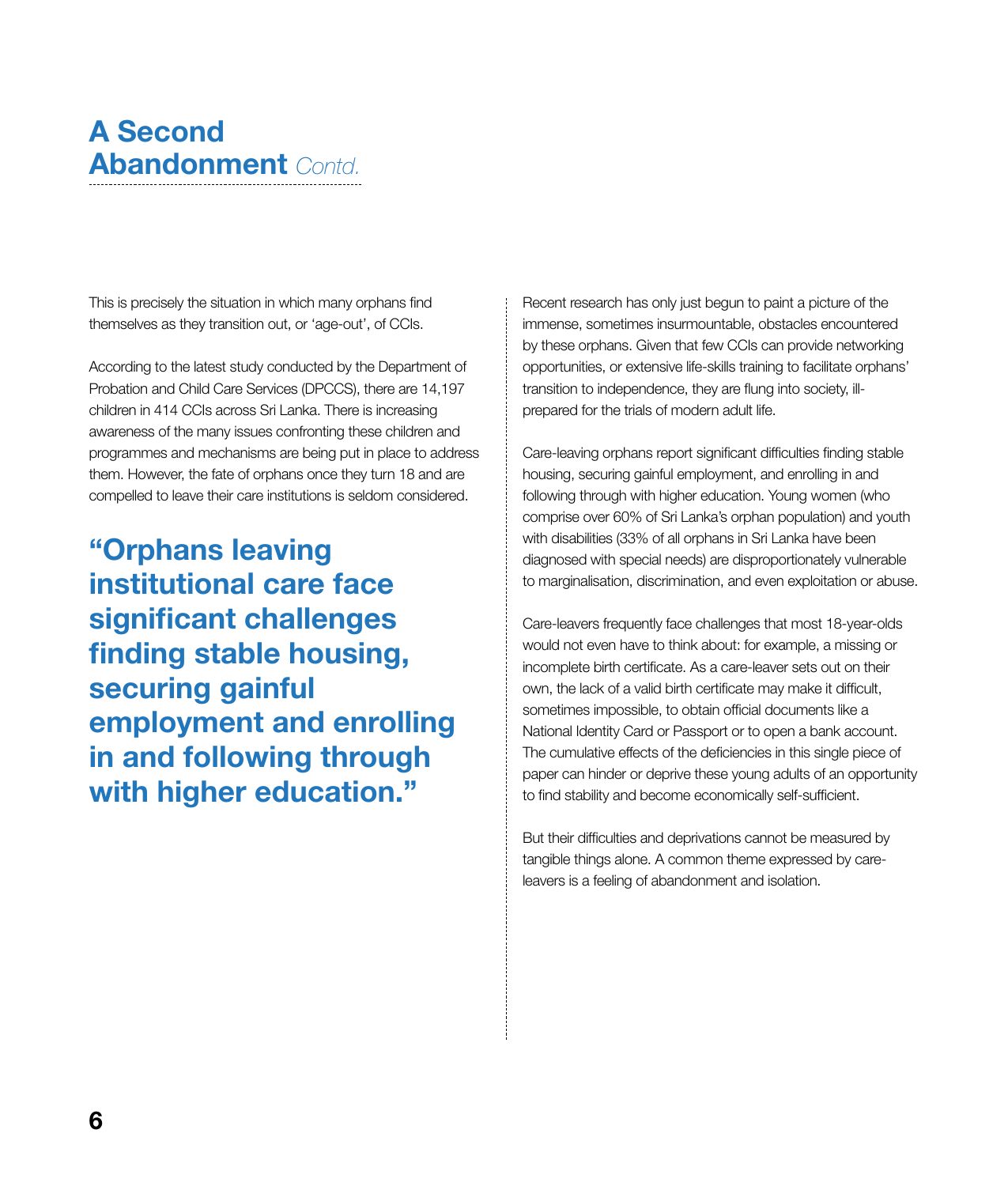**"Lack of a support structure or meaningful assets creates an intense sense of insecurity and precariousness."**

Lack of a support structure or meaningful assets creates an intense sense of insecurity and precariousness. The trauma of these years can have effects that cascade throughout their lives.

They have, in effect, been abandoned twice; first in childhood, and now, at the brink of maturity.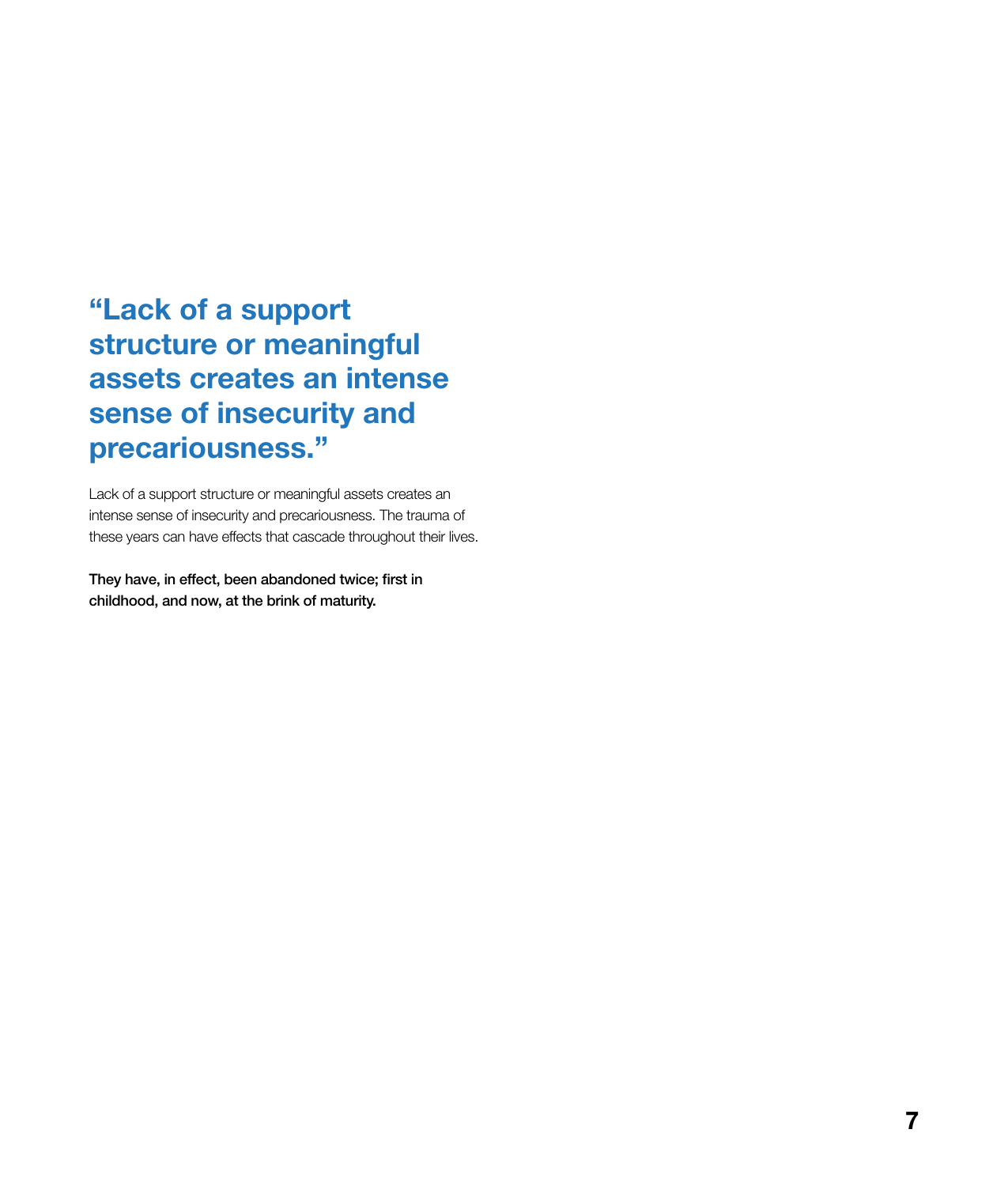**Would you stop caring for your children once they turn 18? Orphans deserve the same consideration and concern.**

A Broader

*Responsibility*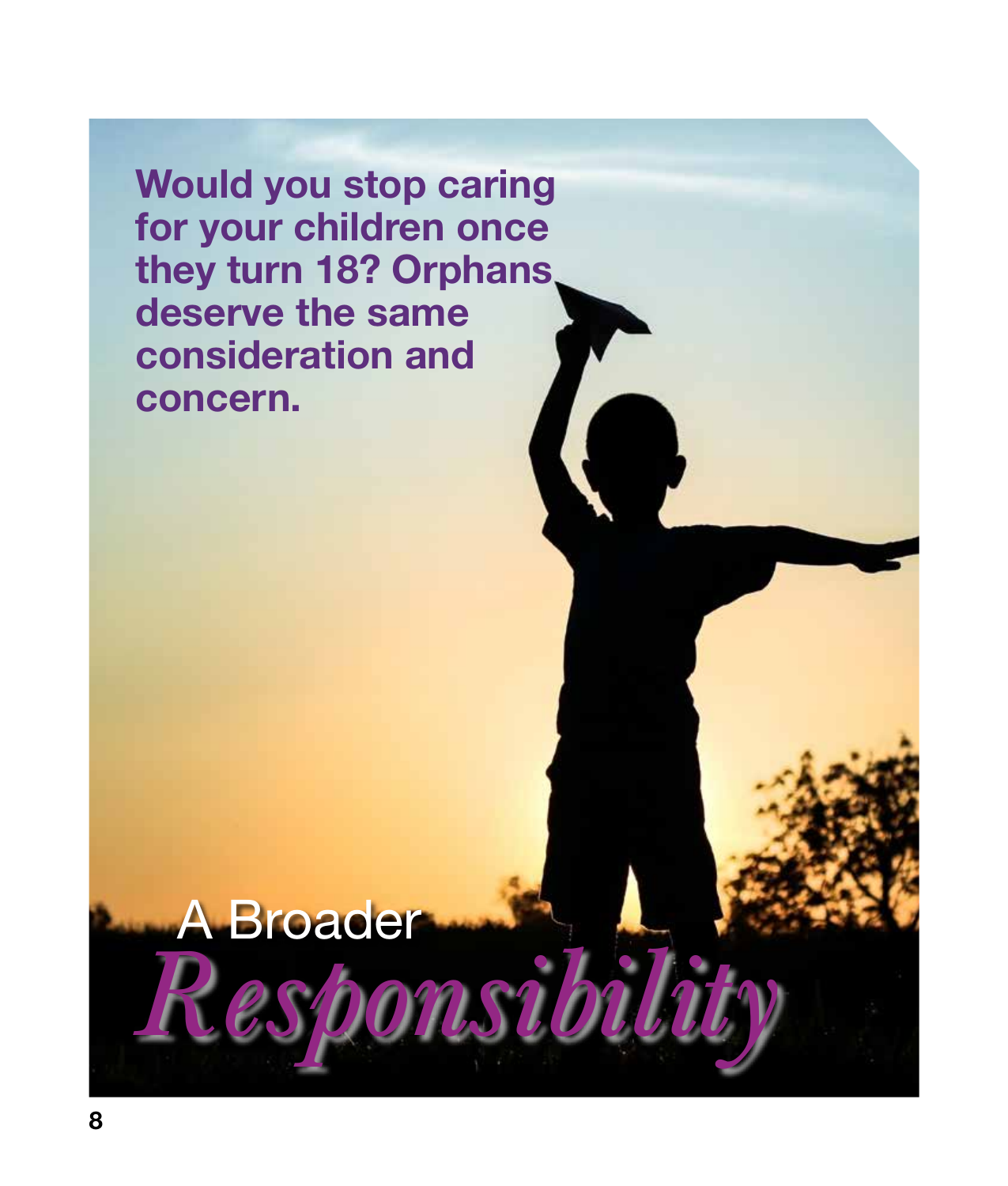## **A Broader Responsibility**

As parents, could we ever imagine abandoning our children at 18 – cutting off all sources of assistance and comfort, all love and nurturing? Or would children ever assume that on their 18th birthday, their parents would immediately cease providing all emotional and financial support, or expel them from their homes?

As every parent knows, you cannot set an arbitrary timetable for the maturity of a child. And young care-leavers have often been deprived of the advantages of a wide education, or of the mentored exposure to life experiences that help maturation.

We believe that as a society, we have a responsibility to ensure that orphans are not abandoned a second time. To assume that our task as custodians automatically ends when a child turns 18 – and to thus conclude that we need no longer remain invested in the lives of orphans – is a limited view of the responsibility we all share. We do not believe that the extent of our responsibilities to orphans can be defined by the arbitrary passing of a date on the calendar, supposedly and suddenly rendering them unworthy of our care.

If we provide support for orphans as children, but we discard and ignore them as young adults, then what have we really accomplished?

The United Nations has recognised over the last decades that there is a significant gap in the attention paid to youth – defined as young people between the ages of 14-24 – and has enshrined youth empowerment and inclusion as a priority within the framework of the Sustainable Development Agenda 2030. This emphasis on youth as a vulnerable category stems

## **"We believe that as a society, we have a responsibility to ensure that orphans are not abandoned a second time."**

from the mission of the Sustainable Development Goals as inclusive development, development unwilling to leave any segment of the population behind.

For orphans who have aged out of institutional care, this focus is all the more important. In Sri Lanka, in particular, family ties and economic support continue long into adulthood, and are often the biggest predictors of the success and thriving of youth. Bereft of these networks or assets, young people face barriers to education, multiple forms of discrimination, and limited employment prospects, and they can therefore very easily slip into poverty and despair.

By providing the necessary skills, opportunities, and support however, we can put them on the path to a successful and productive life. Orphans who have reached young adulthood aspire to fully participate in our society. It is our collective responsibility to recognise their agency and resilience and provide them a future with choices.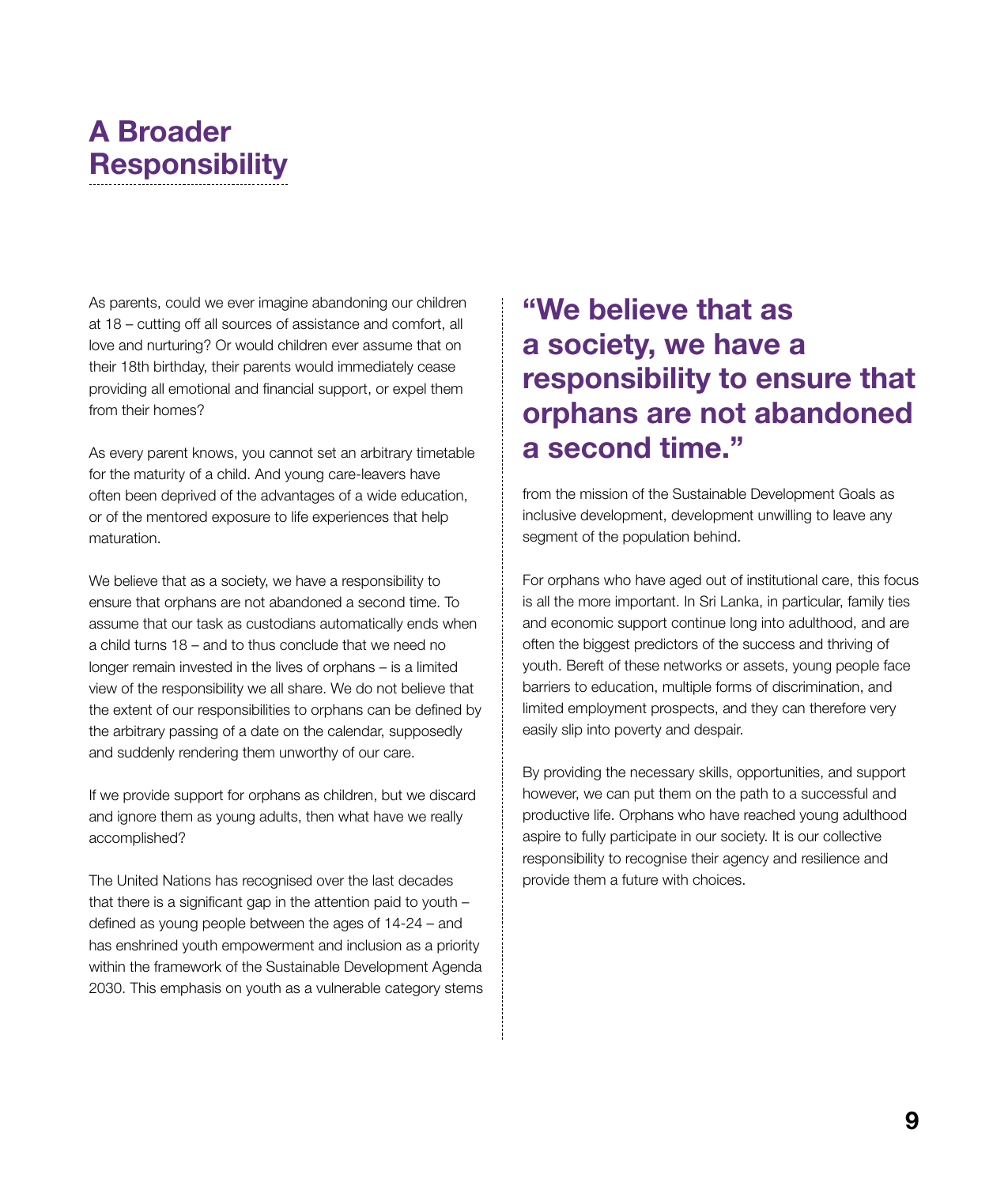**A commitment to empower orphans as they leave institutional care and enter young adulthood.**

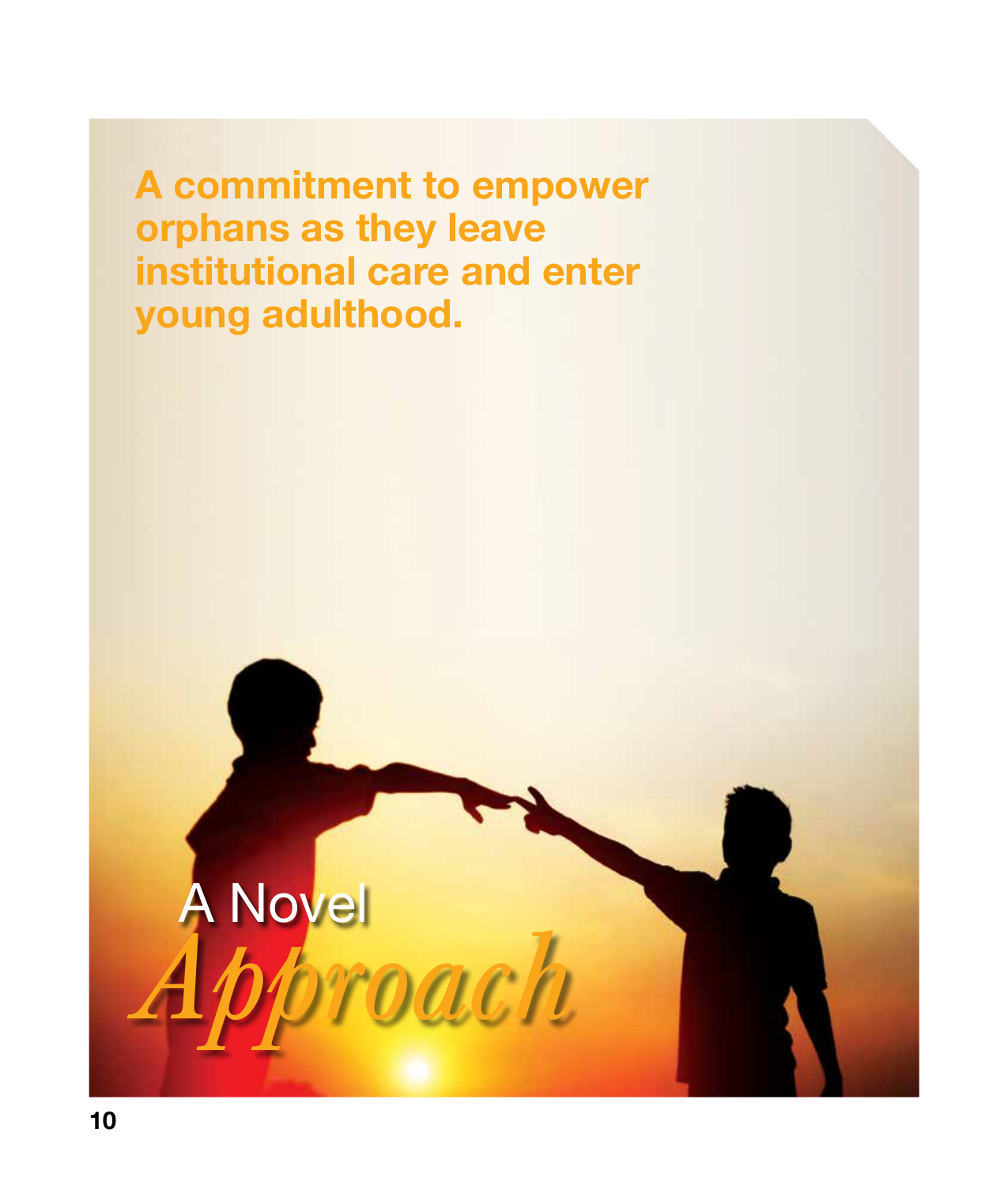## **A Novel Approach**

A solution to this problem will require a multifaceted perspective, one that is collaborative and community-based and that involves a wide array of stakeholders, advocates and resources.

Our approach seeks to intervene in a vital and decisive aspect of the problem: funding. Just as we encourage parents to start saving for their children early, we have created a Trust for orphans to provide them with some measure of financial security when they reach maturity. The Trust will make deposits periodically into orphans' accounts until they reach the age of 18, at which point the funds will become accessible. Amãna Bank will provide the seed capital for the Trust and will open the fund for contributions from donors inspired by this cause.

Two foundational principles define the very essence and identity of the Trust.

- Every rupee donated to the Orphan Care Trust will be directly allocated for orphan accounts.
- **Amana Bank will bear all operating and** administrative costs of the Trust.

In addition, we have established good governance and accountability measures to ensure the long-term sustainability of the Trust.

Research shows that for young adults, having access to capital at a pivotal juncture in their lives is crucial and transformative. This is especially the case when they come from disadvantaged backgrounds. For orphans faced with the prospect of leaving their care institutions and entering the world as adults, this could make all the difference.

A key element of the Trust is the stipulation that orphans will be allowed to use the funds entirely as they choose when they come of age. We maintain that allowing the orphans complete control over their assets empowers them and recognises their capacity to make their own economic decisions.

We believe our role is to be protective but not overbearing. Just as parents save for their children with the hope – but not the guarantee – that their children will use their assets wisely, we believe in offering support and independence to orphans without demanding their compliance. We believe that empowering them in this way is itself a vital part of their maturation.

As a supplement to these financial assets, we will provide a platform for various stakeholders to provide training, guidance, and encouragement for orphans to employ the funds in asset-enhancing activities like investing in higher education or initiating a business.

#### Orphan Enrolment

- Confirmation of orphan status (at least one parent deceased; verification of orphan status will be made in consultation with relevant agencies).
- Guided by Article 2 of the United Nations Convention on the Rights of the Child, all enrolment will be irrespective of the child's or their parent's or legal guardian's race, colour, sex, language, religion, political or other opinion, national, ethnic or social origin, property, disability, birth or other status.
- Enrolees will be 12 years or younger as of date of enrolment (the Trustees may decide to adjust the age of entry depending on the strength of the fund).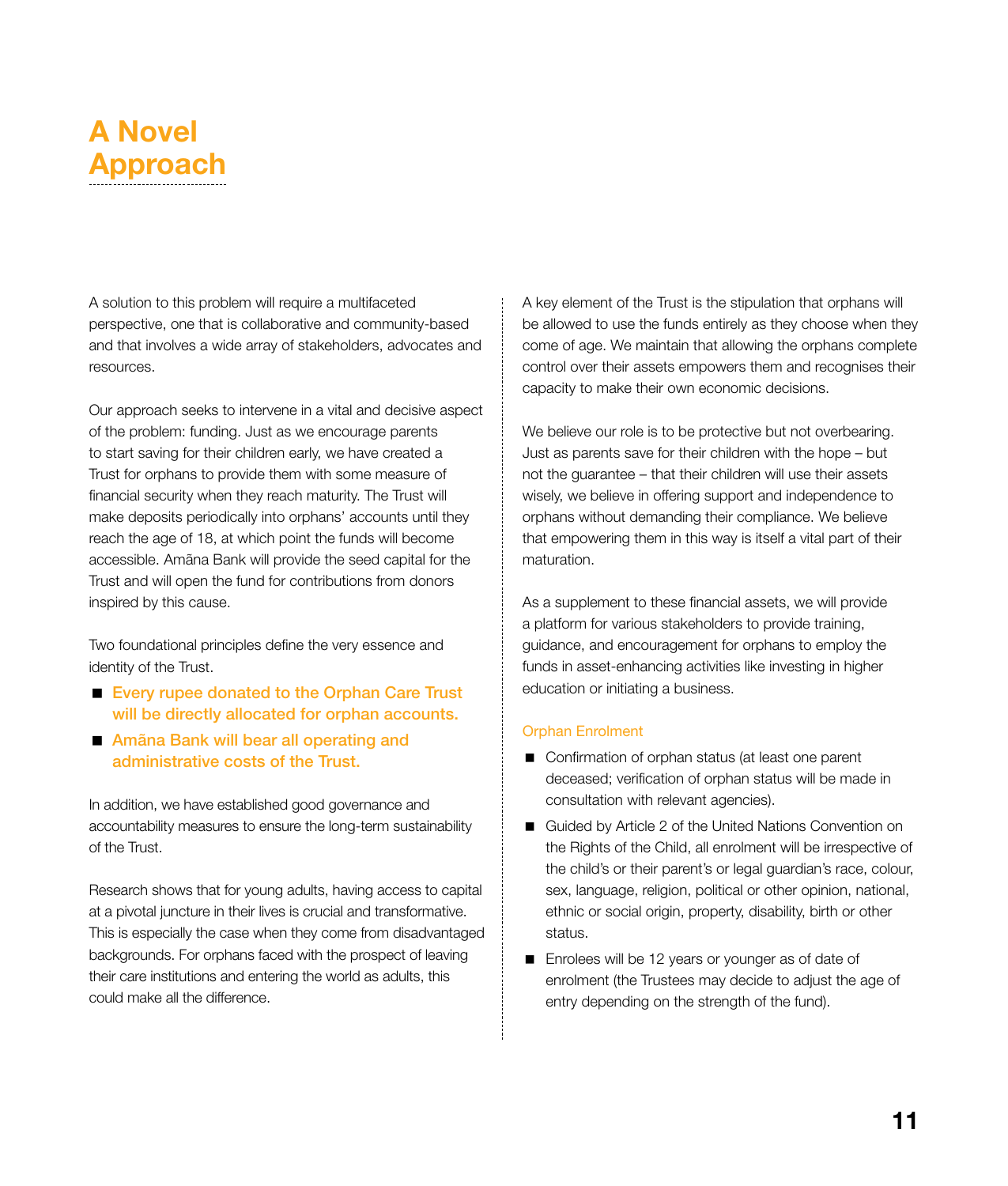**People with a track record of passionate social service working within a strong governance framework.**

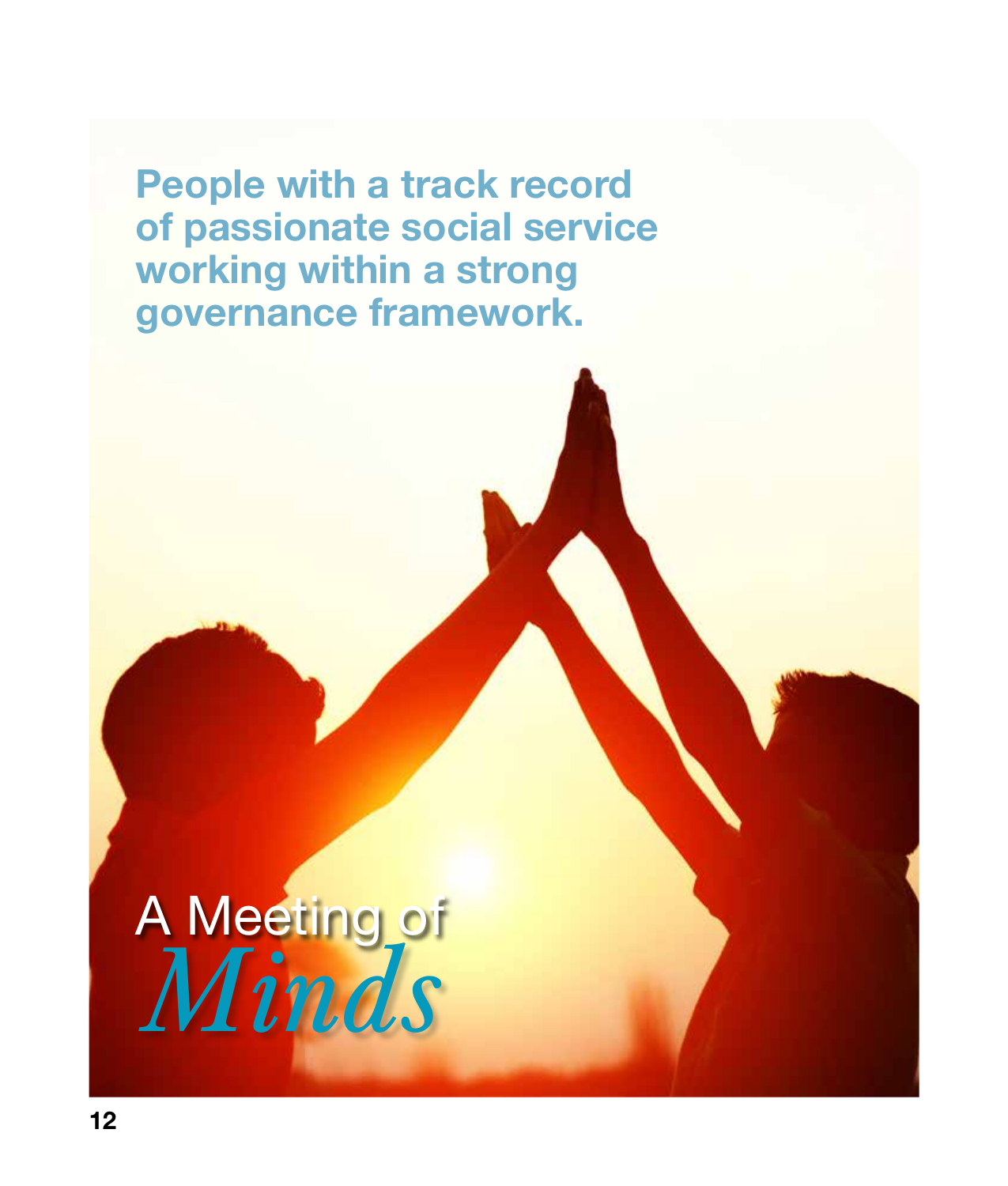## **A Meeting of Minds**

#### **Trustees**

#### Ruzly Hussain - Chairman

Ruzly Hussain, Chairman of Abdul Rahims, founded the Rotaract Movement in Sri Lanka in 1969 at the age of just 23. He went on to hold the posts of Rotaract President and District Governor for South India and Sri Lanka in 1971. He was appointed the President of the Rotary Club of Colombo, the oldest Rotary Club in Sri Lanka, in its Diamond Jubilee Year in 1988. Having started his business life in 1964, Ruzly has over 46 years of experience in the fields of Industry and Trading.

#### Rohan Tudawe - Treasurer

Rohan Tudawe, a professionally qualified engineer, is the Chairman and Managing Director of Tudawe Brothers Limited, one of the oldest construction companies in Sri Lanka. He serves in leadership positions in numerous professional and society organisations including as Committee Member of the Ceylon Chamber of Commerce, Board Member of the Registration and Professional Affairs Committee of the Institution of Engineers, Sri Lanka, Board Member of the International Federation of Asian and Western Pacific Contractors Associations, Council Member of the Chamber of Construction Industry Sri Lanka, Board Member of the Major Contractors Association, Board Member of the Condominium Management Authority Sri Lanka and Committee Member of the Sri Lanka-India Association. Rohan is also a past Chairman of the National Construction Contractors Association of Sri Lanka and has served as a Council Member of the Institution of Engineers, Sri Lanka.

#### Osman Kassim

Osman Kassim, Chairman of Amãna Bank, is a personality well-versed in Islamic banking and finance and was instrumental in introducing the non-interest based participatory banking concept to Sri Lanka. He has been involved in charitable works through his family-founded charity establishment, the Alhasan Foundation, which, among its several activities, awards scholarships, grants, bursaries, and

other facilities to needy students. Osman is also the Chairman of the Asia Pacific Institute of Information Technology, where he has contributed to the country's educational welfare. He was awarded an Honorary Doctorate from Staffordshire University, United Kingdom, in recognition of his achievements as a global entrepreneur and visionary educationalist.

#### K. R. Ravindran

K. R. Ravindran, founder and CEO of Printcare PLC, has been a Rotarian since 1974 and has served as President, Director, and Treasurer of Rotary International and as Trustee of The Rotary Foundation. As Sri Lanka's chair of Rotary's polio eradication campaign, he spearheaded efforts to negotiate ceasefire arrangements so that vaccinations could be conducted in the north and east of Sri Lanka in the midst of civil war. After the devastation of the 2004 Indian Ocean tsunami, he led Rotary's recovery efforts by helping to raise US\$12 million to rebuild 22 schools catering to 15,000 children around the country. Currently, Ravindran is playing a leading role in Rotary's Cancer Prevention and Early Detection Centre and Programme, which aims to make Sri Lanka the first country in the world to become cervical cancer free by 2025. He is a recipient of The Rotary Foundation's Citation for Meritorious Service, Distinguished Service Award, and the Service Award for a Polio-Free World.

#### Tyeab Akbarally

Tyeab Akbarally is a senior Director of Akbar Brothers (Pvt) Limited, the leading tea export company in Sri Lanka, and its subsidiaries. He has served as a member of the Executive Committee and as a Committee Member at the National Chamber of Commerce, Sri Lanka and the Ceylon Chamber of Commerce. He is a past Chairman of the Spice and Allied Products Traders' Association and the Colombo Tea Traders' Association. He has considerable experience in the import and export trade and has strong business relationships with Middle Eastern countries. Tyeab is Deputy Chairman of Amãna Bank and holds directorships in several other publicly quoted companies.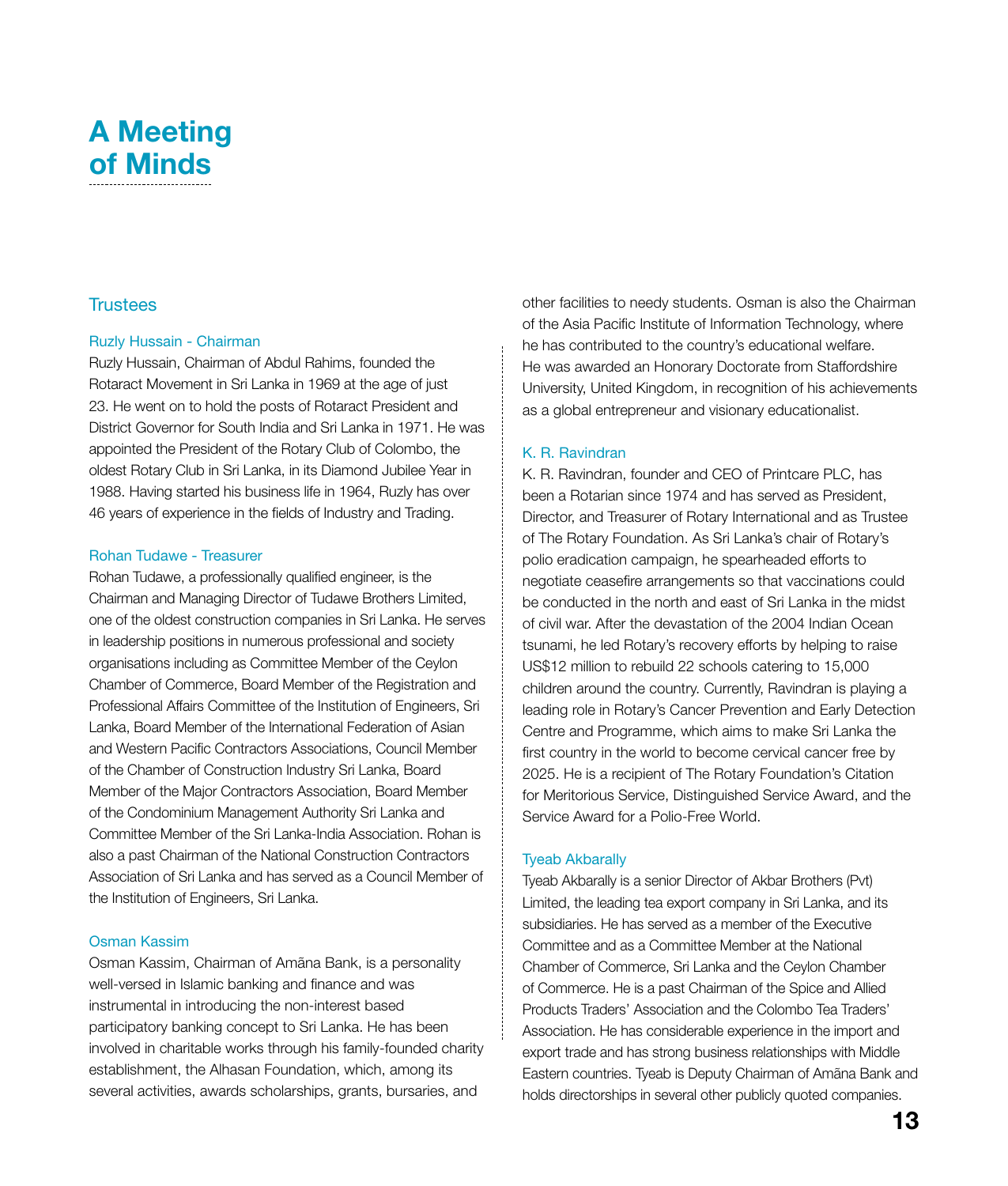## **A Meeting of Minds** *Contd.*

#### Mohamed Jazri Magdon Ismail

Mohamed Jazri Magdon Ismail, a financial consultant, is a Senior Director of Amãna Bank. Having previously held the positions of Secretary and Vice President of the Association of Accounting Technicians of Sri Lanka, he is currently serving as President in an honorary capacity. He is a Fellow of The Institute of Chartered Accountants of Sri Lanka, a Member of the Institute of Certified Management Accountants, Australia, and has served on the boards of numerous publically quoted companies. Jazri has authored a handbook on company secretarial practices and corporate law and all net proceeds of the sale of the book will be donated to the Orphan Care Trust. He was also an active member of the Lions Club.

#### Sharad Amalean

Sharad Amalean is a co-founder, Deputy Chairman and Chief Executive Officer of MAS Holdings, one of the world's most recognised design-to-delivery solution providers in apparel and textile manufacturing. He currently serves as the Chairman of the Joint Apparel Association Forum, which pioneered the initiative 'Garments without Guilt' to inculcate fair labour practices and safe working conditions throughout the Sri Lankan apparel industry. As a strong advocate of sustainability, he has been a driving force behind many of the social and environmental programmes carried out by MAS. Major initiatives launched under his guidance include an aerial reforestation project in conjunction with the Sri Lanka Air Force, a drinking water purification project in Hanwella which resulted in the cleaning of 128 wells, a project that restored 11 lakes in Yala National Park, and a project in collaboration with the Department of Wildlife Conservation of Sri Lanka to remove invasive Ulex plants from the Horton Plains National Park. Among Sharad's notable philanthropic activities is the Little Hearts Project, which aims to expedite the construction of the Lady Ridgeway Hospital's Cardiac and Critical Care Complex.

#### Harsha Amarasekera, PC

Harsha Amarasekera, President's Counsel, is a prominent lawyer in Sri Lanka specialising in Commercial Law, Business Law, Securities Law, Banking Law, and Intellectual Property Law. He also serves as an Independent Director in several leading listed companies in the Colombo Stock Exchange including Amãna Bank PLC (Director), CIC Holdings PLC (Chairman), Vallibel One PLC, Royal Ceramics Lanka PLC, Expolanka Holdings PLC, Chevron Lubricants Lanka PLC, Ambeon Capital PLC, Amaya Leisure PLC, and Vallibel Power Erathna PLC. He is also the Chairman of CIC Agri Business (Private) Limited, Swisstek (Ceylon) PLC & Swisstek Aluminium Limited.

#### Mohamed Azmeer

Mohamed Azmeer, CEO of Amãna Bank, is a seasoned banker with a career spanning over 30 years holding senior positions at leading financial institutions globally, including Citi Bank, Al Rajhi Bank (world's largest Islamic bank) and Sharjah Islamic Bank (the first Islamic bank to fully convert its operations from being a conventional entity). Azmeer served on the Board of Lanka Clear, the national payment and clearing association of Sri Lanka, and is currently the Chairman of the Financial Ombudsman Sri Lanka (Guarantee) Ltd. and also sits on the Board of the Sri Lanka Bankers' Association. Azmeer's social engagement activities include serving as the President of the Rotaract Club of Kandy. He continued his dedicated social service while overseas when he spearheaded an initiative to collect and donate a large number of wheelchairs, crutches and hospital beds via the Denzil Kobbekaduwa Foundation to benefit the injured after a military campaign in Sri Lanka's three-decade-long civil war. Azmeer is also involved with many other charities focused on developing education amongst the needy.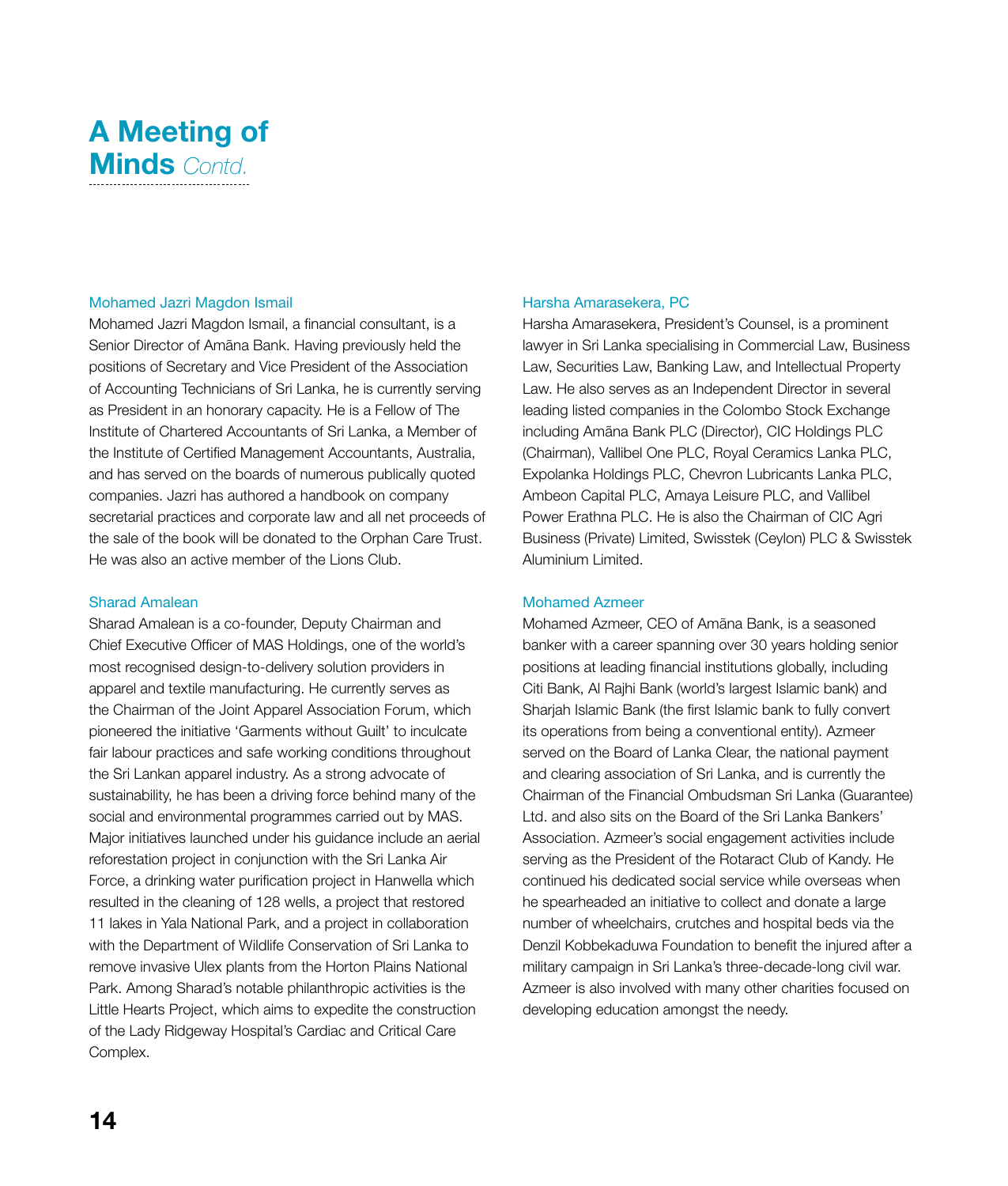#### Trust Governance

The Trustees are committed to the sound governance of the Trust, and have instituted a framework to ensure the highest standards of integrity and transparency. The framework includes the following stipulations:

- All decisions of the Trust are made independently by the Trustees.
- The management and control of the Trust and funds are vested with the Trustees, including the basis for the distribution of funds.
- Trustees will take every necessary measure to ensure that distributions are equal and fair, without any prejudice, favour or discrimination, among all eligible orphans.
- The Trustees will be ultimately responsible to the Settlors, the Board of Directors of Amãna Bank.
- All accounts will be annually audited; Amãna Bank has presently retained the services of Ernst & Young Chartered Accountants for this very purpose.
- In addition to the internal governance framework, the Trust will also adhere to the general rules of the Trust Ordinance.
- In all decision-making, the Trustees will be guided by Amãna Bank's core values.

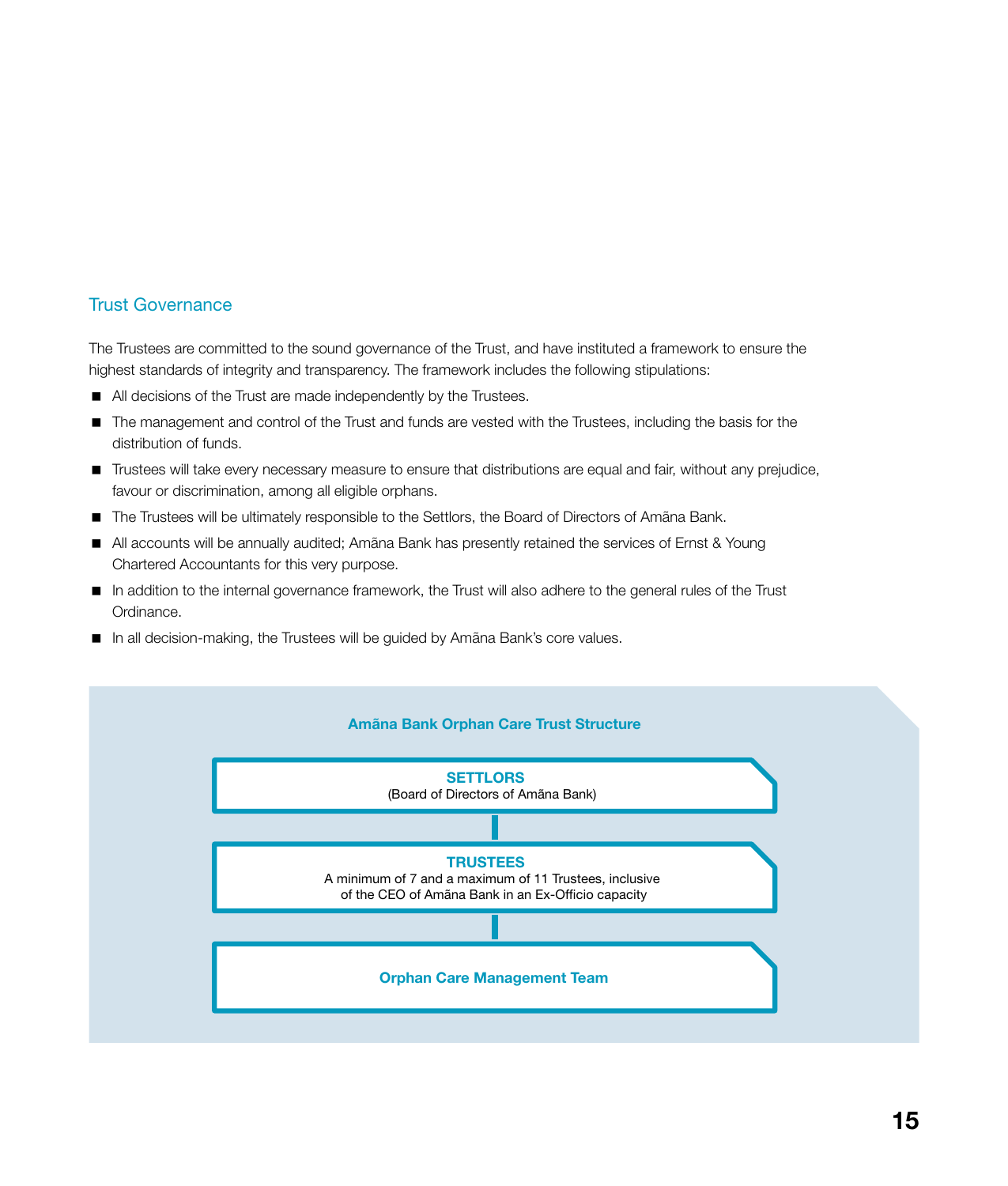**The values that give this cause force and direction.**

**Jur** 

*Pledge*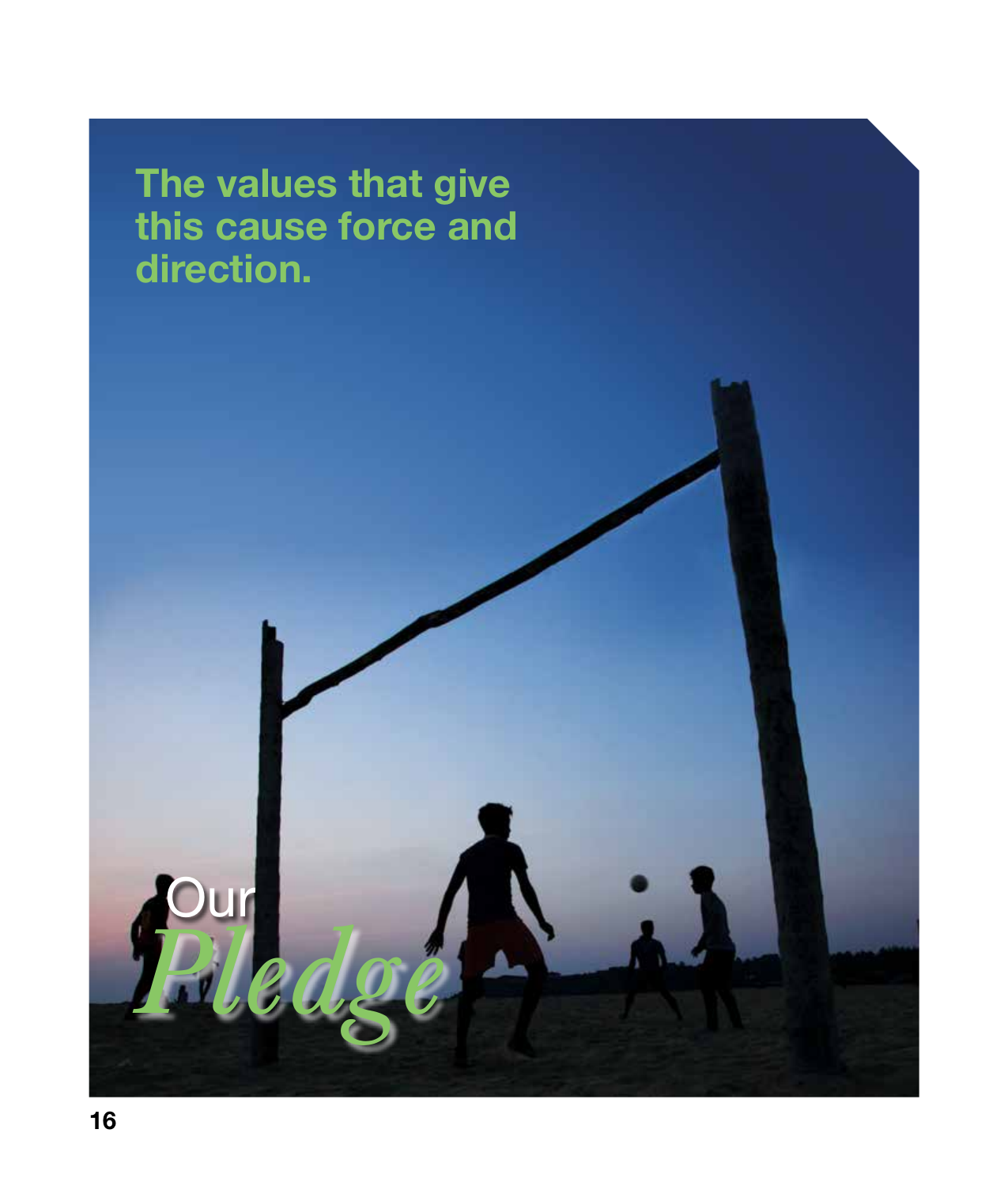

- We pledge to always be guided by our conviction that orphans should not have to face a second abandonment.
- We pledge that all our efforts will go towards empowering orphans to choose the shape of their future.
- We pledge that every rupee donated to the Orphan Care Trust will be directly allocated for orphan accounts.
- We pledge to honour inclusivity by rejecting all forms of discrimination and affiliation in the activities of the Trust.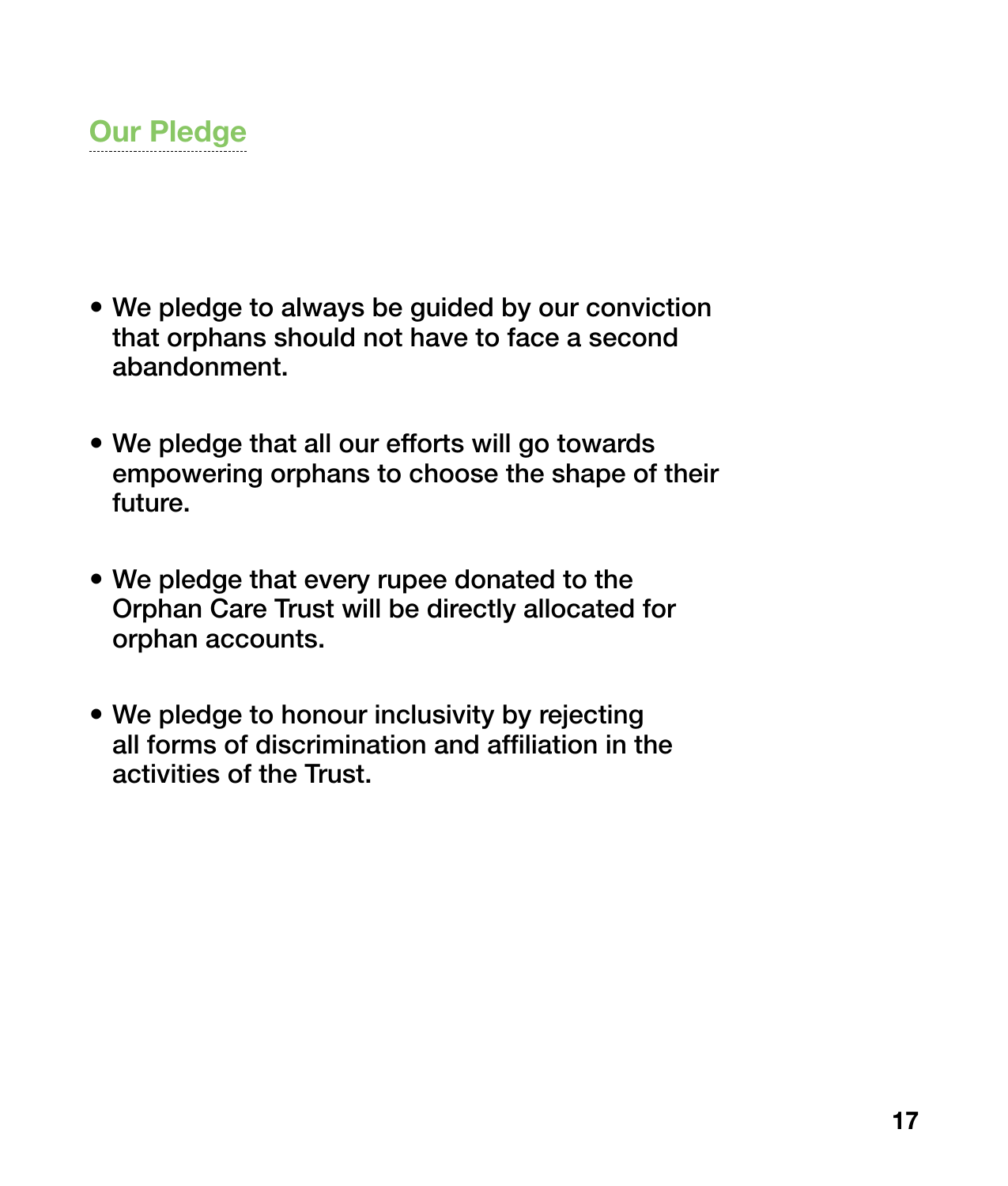# **We invite your concern, collaboration, and contributions.**

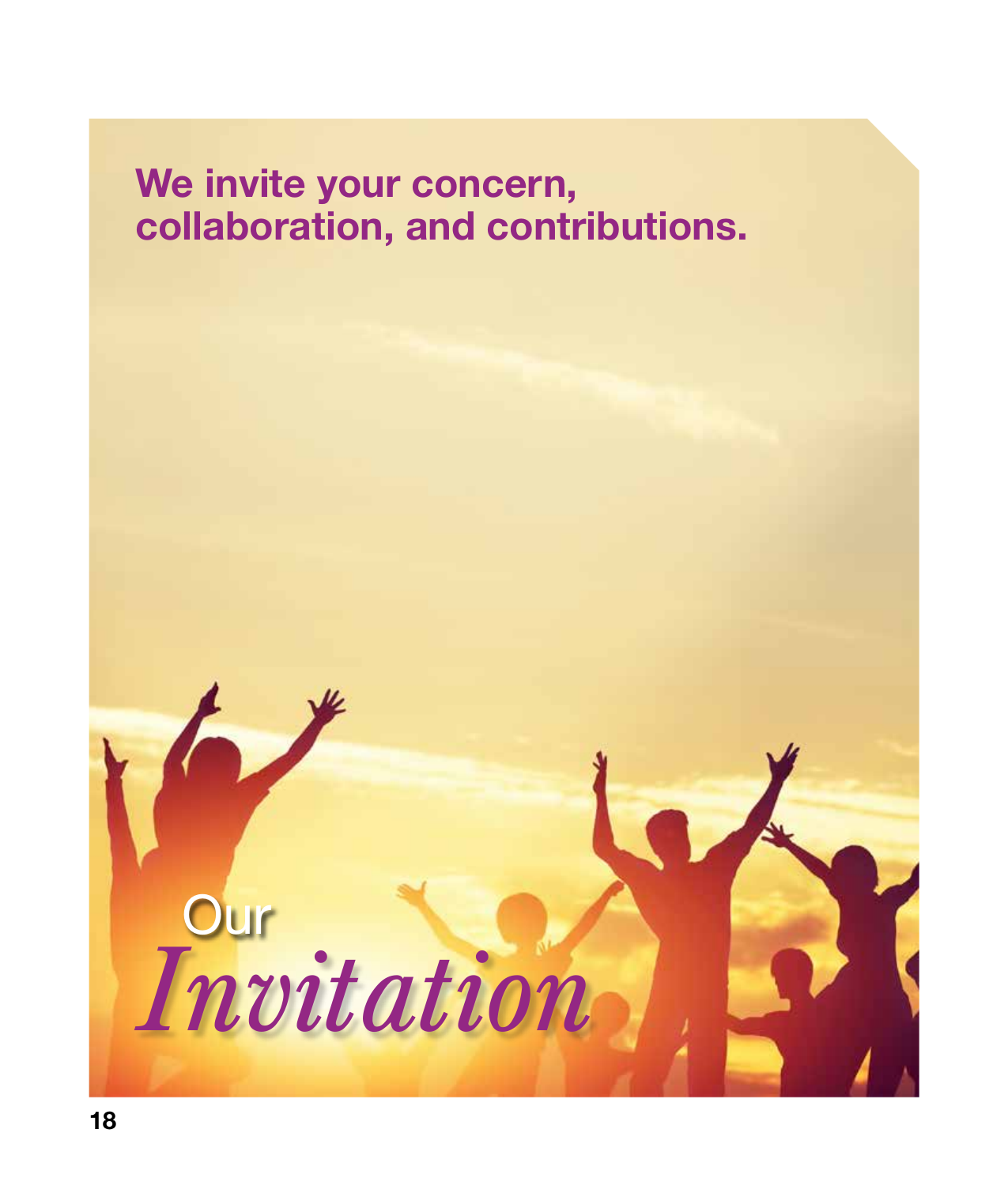## **Our Invitation**

If you've read this far, then maybe from out of the dark shadows of the silhouettes that mark these pages, faces are starting to slowly emerge and become visible to you.

If you are moved and driven by our cause, we hope that you will join us in making a difference in the lives of young adults who have, for too long, been forgotten and neglected.

It's not just about giving them a chance at life. It's about giving them a choice in their future.